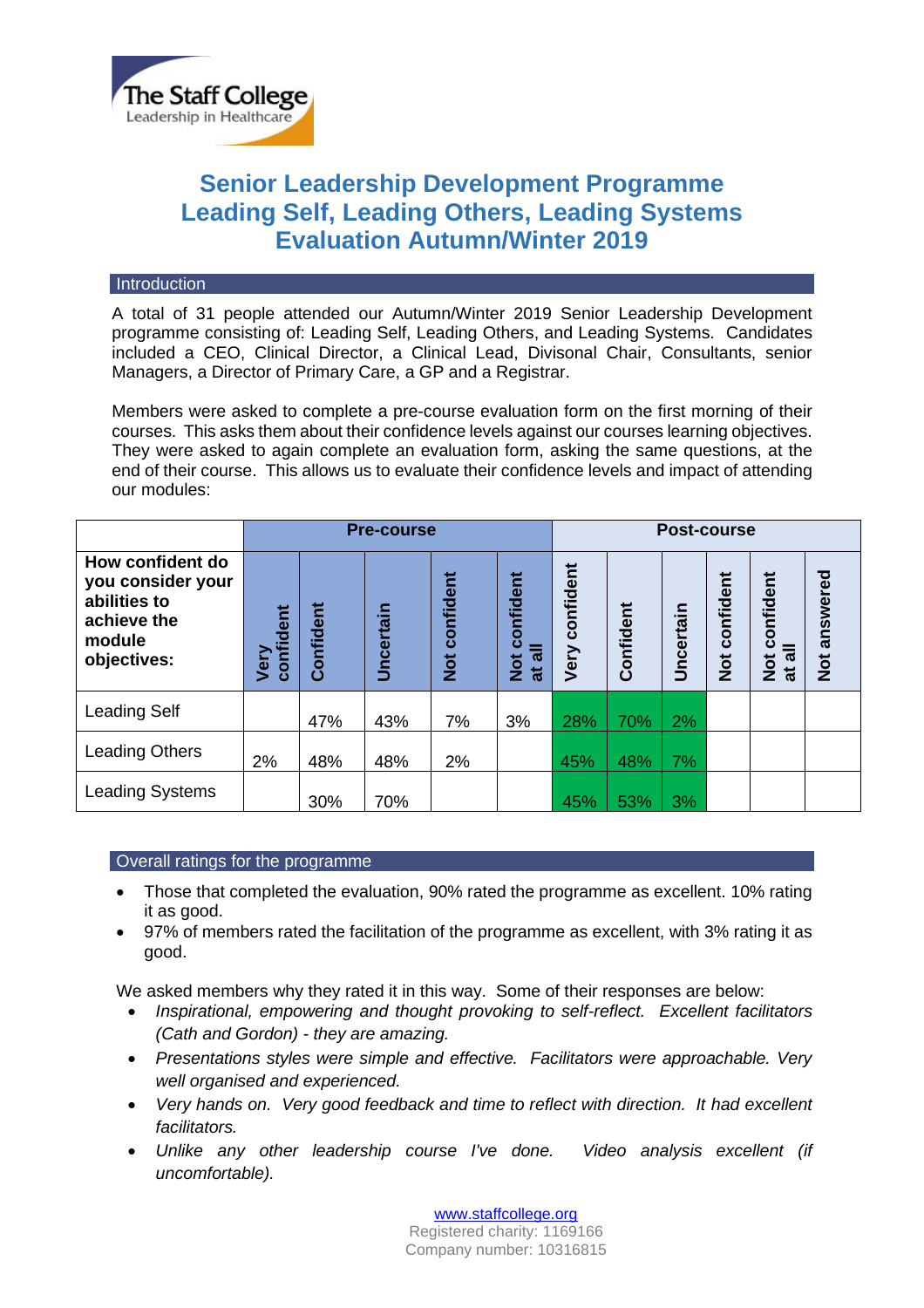

- *Provided a wealth of knowledge and practical experience. Experience which I will be able to apply to my role.*
- *Made me think and identify things I should improve.*
- *Well thought out. Well planned. Excellent facilitators - made delegates reflect with ease. Fun. Thought provoking.*
- *Great staff and peers. Good mixture of theory and practice.*
- *A lot of feedback in a safe environment. Looked at process and structure a lot.*
- *First time formally doing a leadership course and ditched pre-conceived notions they would/could be more theoretical and less use practically.*
- *Thinking space empowering. Development of questioning skills. Networking.*
- *It pushed me to think differently about my personal leadership style. 3 days is quite full on.*
- *Allowed the opportunity to explore different tools and techniques and approaches within the role of a leader.*
- *Conceptually challenging, plenty of space to reflect. Lots of focus on our individual work situations.*
- *Great DS, content and environment. The DS nailed my expectations of the 3 days. Feel back on track. Thanks.*
- *The opportunity to be critically appraised by experienced leaders was invaluable.*
- *Breadth of knowledge/content in presentations coupled with power of small group work.*
- *Good content. Well delivered. Good mix of sessions.*
- *Clear examples. Actions for future - from presentations, discussion and groups.*
- *Provided lots of useful tools and enlightened me on how I can deliver and influence. Group were amazing and helpful in providing lots of different views and experience.*
- *The relationship that forms and the feedback sessions. And lots of v. useful content.*
- *Exposed me to systems thinking that I would never have ordinarily had space/ability to do. Changed my perception of how I will approach system issues/priorities and culture improvement.*
- *Wide range of relevant and applicable in workplace topics. Varied teaching.*
- *The experiential learning, diversity and openness of my fellow course participants.*

## Would members recommend the course to others?

93% said they would definitely recommend the programme to others. 7% saying they would probably recommend the programme to others.

- *Positive process backed up by data.*
- *Value for money. Great course that makes self-reflection. Basics made easy and understandable with great support.*
- *I learnt a great deal about my leadership style, process and the type of leader I want to be.*
- *Excellent reflection onto self. This will affect both work and personal relationships.*
- *Because I feel that I learned so much in a protected, safe environment. More importantly by being such a practical and reflective course I feel I will put this into practice and be able to remember more than others.*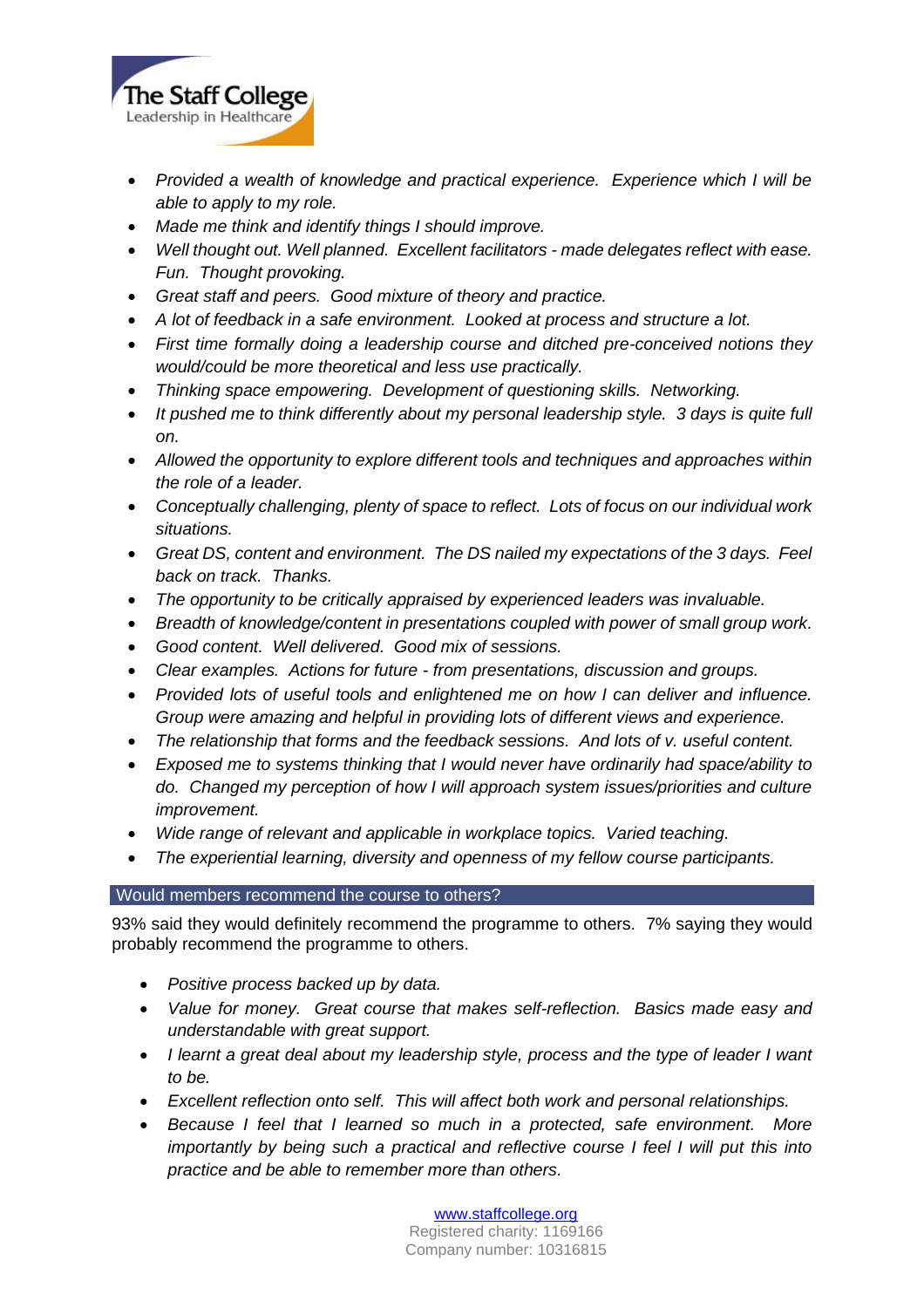

- *Enthusiastic and knowledgeable mentors. I feel different now from pre-course - I have been affected.*
- *It will help develop future leaders and enable them to be a better version of themselves*
- *Very useful compared to other leadership courses I have attended.*
- *Has given time to dedicate to thinking about leadership and I can see it really making a difference in practice.*
- *Invaluable self-insight.*
- *The term leadership has become such a buzz word and the cynics are saying that if everyone is a leader - who will do the work. But this course showed that everyone should be a leader and/or embrace the concepts to make better teams overall whether a leader or follower.*
- A different approach that can be used. Not formatted in usual NHS way. Refreshing. *Practical.*
- *It allows for a lot of learning and equips you with a whole host of skills.*
- *It would help them to move on within their professional environments.*
- *It is unique to my knowledge as a condensed programme that allow honest selfreflection - more time effective than the Trust's 6/12 offering.*
- *I'm very impressed with professionalism of Staff College and find the varied teaching and learning methods highly effective.*
- *So many people would benefit from the knowledge and experience and it would really help the NHS do better.*
- *I want my team(s) to be reflecting on their approaches in the way that Staff College teaches.*
- *It has been accessible in terms of length, content and effectiveness.*

### Personal Evaluation - Goals

When applying to attend our courses we ask members to consider some personal, organisational and clinical goals that they hope to achieve through their attendance.

When asked whether they felt they had achieved these goals or whether they felt they had made progress towards them:

- 86% of members felt they had achieved their **personal goals** or made progress towards them during the course. 3% said this was not applicable. The remaining 10% didn't provide a response to this question.
- 86% of members felt they had achieved their **organisational goals** or made progress towards them during the course. 3% said this was not applicable. 10% didn't provide a response to this question.
- 48% of members felt they had achieved their **clinical goals** or made progress towards them during the course. 10% said this was not applicable. 3% said they were not sure. The remaining 38% didn't provide a response.

### Specific comments

We asked members for their specific comments why they rated us the way they did and if they how the course helped them to achieve their goals. A selection of their responses is below:

> [www.staffcollege.org](http://www.staffcollege.org/) Registered charity: 1169166 Company number: 10316815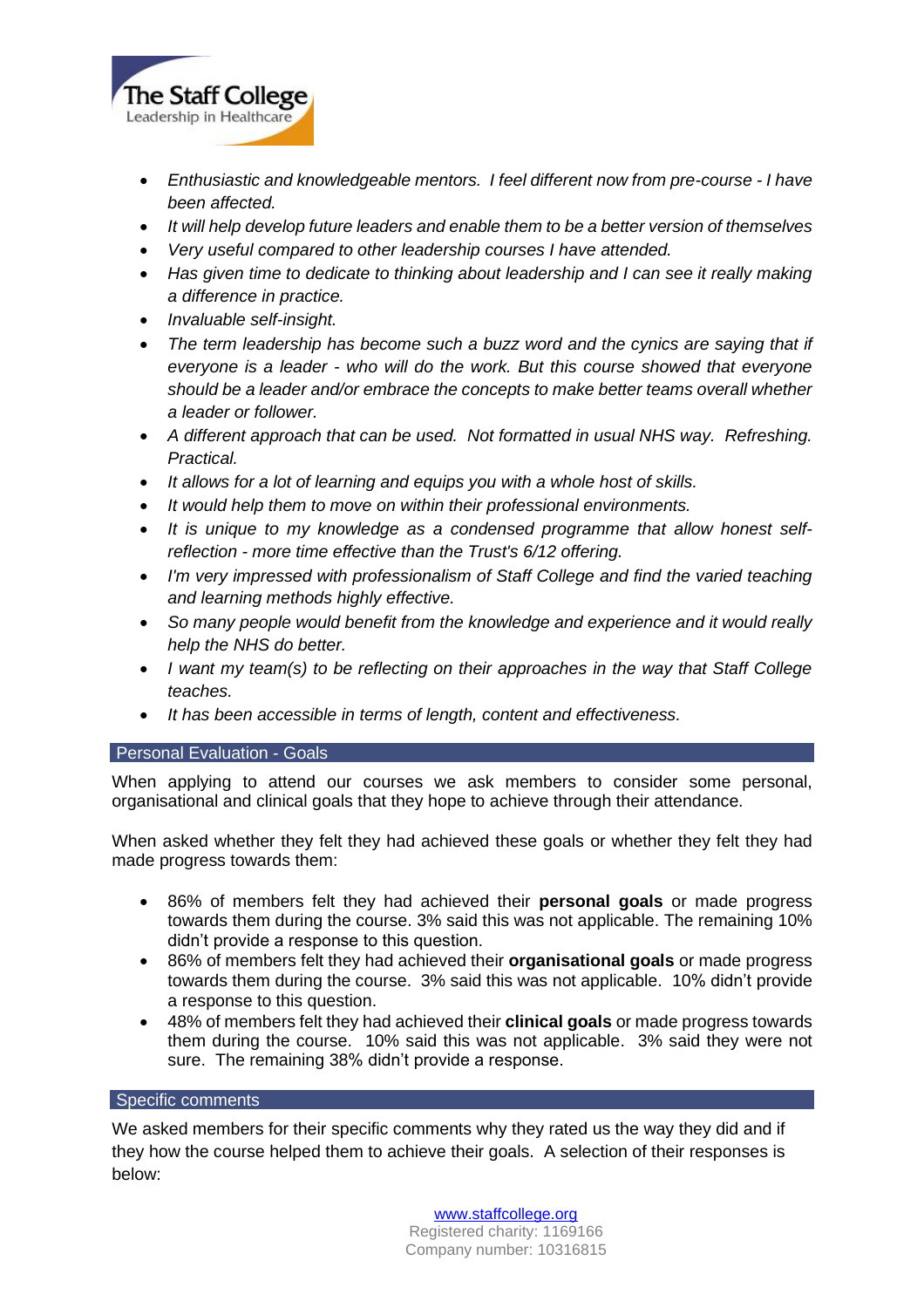

- *I feel and have either achieved or am taking away experience to fully complete these. 90% completed.*
- *I feel like I have made progress towards them. I think I already had some leadership traits without realising and other traits that I need to change/improve.*
- *Yes, more aware of personal traits, challenges and how to overcome them. More focus on goals and what is deliverable.*
- *Yes. I have increased self-reflective practice. Clear goals for self-improvement.*
- *Yes. The discussions on process very helpful. And the concept of choice (Thanks John). In the big picture most of what we think we have to do is as a result of choices we have made.*
- *I think I have made a lot of progress towards these and outside of that I have learnt theory that I will be able to use and think about going forward.*
- *Greater understanding of myself, leadership style and how to take others with me.*
- *I have learnt to brainstorm, ask better questions, not jump straight to the task, be aware of my behaviour and self-care.*
- *Positively - I feel more confident in my understanding of myself.*
- *Helped improve my confidence.*
- *Organisation outcomes - learnt how to put people first and become a better leader by valuing others.*
- *Take time to consider my impact on others. Check-in and check-out with team. Mentoring appointees*
- *A lot - I think the way I think about leadership will contribute towards this now and in the future. Managing self and stress. Bonding teams - better awareness. Check assumptions.*
- *Particularly using the process more than concentrating on content. Consider wicked v. tame. Concept of leadership being different from management.*
- *To self-care and manage others so that I can be in better clinician.*
- *I feel it has given me processes to work from and confidence to develop my role as a leader.*
- *It has helped me to identify the need to have a more structured approach to leadership.*
- *By making me more aware of myself and helping me to reflect on myself and my behaviour and overall management.*
- As to the left, greater self-awareness. Framework for identifying and tackling *patients.*
- *Management of stress and building resilience.*
- *Thank you, excellent 3 days. I certainly feel value for money. Will certainly endorse others to attend. Great DS - Cath and Gordons - "legends",*
- *I felt very well supported by the facilitators - I was quite anxious about being videoed and being given live feedback but it was done in a very professional, unimposing way.*
- *I was anxious about coming but you made everyone feel protected and challenged enough. It was a great learning experience that makes all other leadership courses feel unnecessary and a waste of my time.*
- *It has been a rewarding experience and allowed me to reflect on myself and others.*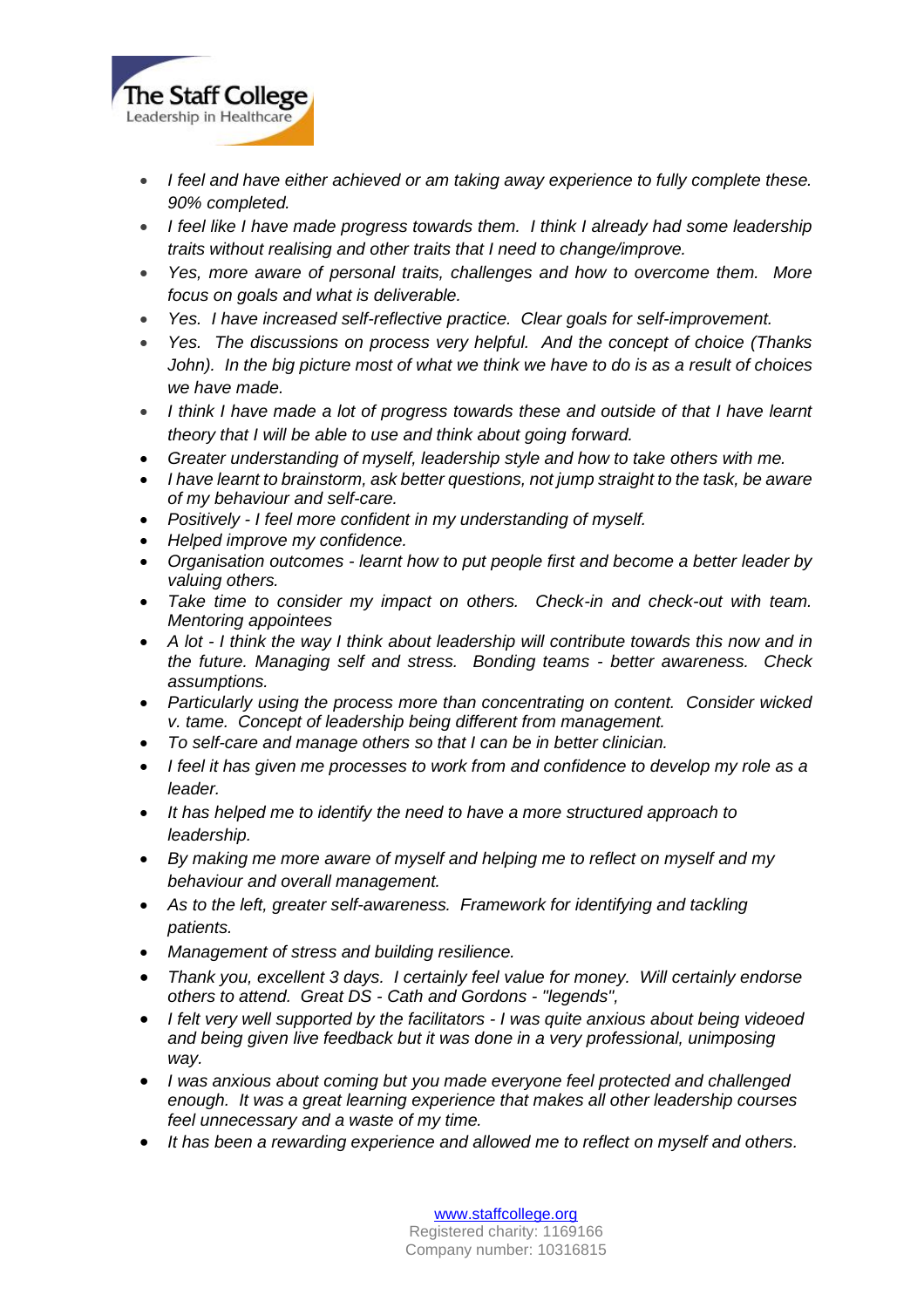

- *I have really enjoyed this course and the video/review exercises were very beneficial if slightly uncomfortable at times. All of the facilitation was excellent and I felt lucky to have two very knowledgeable DS with our group throughout.*
- *Thank you so much for everything.*
- *Feel they have been met. Reaffirmed meeting and feedback skills.*
- *Yes, more so. I didn't expect the exercises to be so thought provoking. I feel better equipped to lead.*
- *Yes. It definitely has equipped me with a lot more skills, tools and techniques in challenging situations.*
- *I feel better able to lead the process of team meetings and have a better understanding of my leadership blindspots that I need to develop I work on. (being explicit in thought and action)*
- *Networking. Links. Strengthened the questioning skillset.*
- *It's confirmed I'm on the right track to meet the organisations goals. It's boasted my confidence in leadership.*
- *Allowed for better perspective of my own management style and more emotionally aware.*
- *It has given me an approach and set of tools to address the current difficulties within my organisation. I plan to be more proactive in my leadership role.*
- *Offers me additional insight in how I might better influence others through clarity of info and strategy.*
- *Allowed for more transparency within myself and better communication.*
- *The clinical outcomes will follow on from the organisational ones.*
- *Will help me to develop colleagues independence through empowering them.*
- *Absolutely brilliant course. Lots of self-reflection time and enabled confident thinking and self-development.*
- *Thank you very much for a great course.*
- *Just an excellent experience all round.*
- *The course has been very helpful in clarifying my thinking around a strategic approach to the prevention agenda.*
- *Yes - clearer understanding of models/theories and how they relate to clear practice. Understanding of wider cultures and power in organisations and wider systems.*
- *Better understanding of other's systems. Definitely helped strategies for influence. Understand more on CCGs.*
- *Yes, acknowledging own power and influence and place within teams.*
- *Yes, more knowledge obtained on the structure. Tools to use. Time to think!*
- *I have made significant progress towards them given that my main goal in attending was to support me in my leadership journey.*
- *More clarity on the power mapping and power tasks involved.*
- *Clearer understanding. Ability to be more considered when approaching things.*
- *Acquired good suggestions and how to approach, e.g. small groups, identifying power.*
- *Understanding role in how I can deliver my vision with use of influence, power of dynamics.*